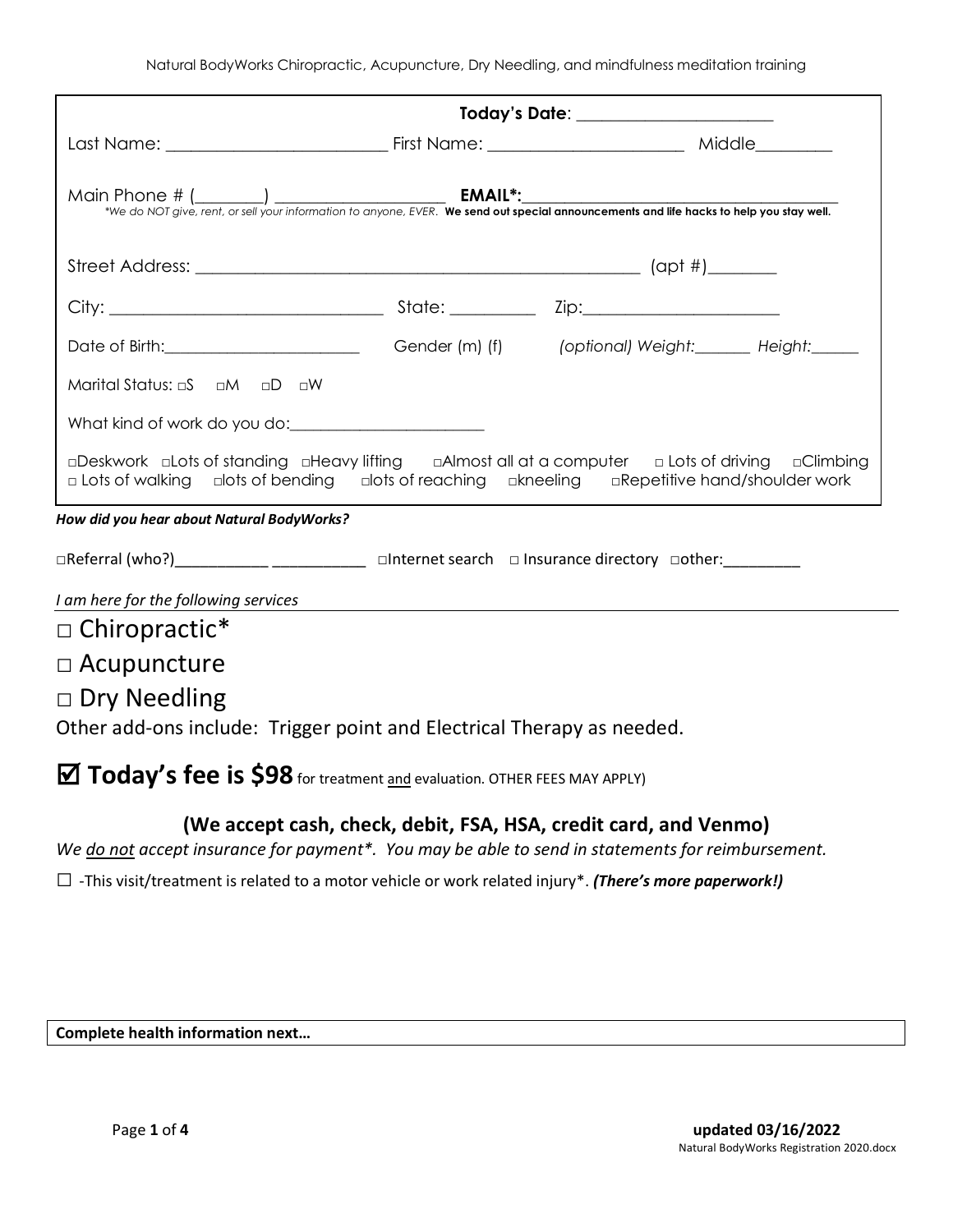## General health info:

Before we decide which services are best for you, please let us know more about you…Mark any that apply, please feel free to explain any answers below. **CONFIDENTIAL**

\_\_\_\_\_\_\_\_\_\_\_\_\_\_\_\_\_\_\_\_\_\_\_\_\_\_\_\_\_\_\_\_\_\_\_\_\_\_\_\_\_\_\_\_\_\_\_\_\_\_\_\_\_\_\_\_\_\_\_\_\_\_\_\_\_\_\_\_\_\_\_\_\_\_\_\_\_\_\_\_\_\_\_\_\_\_\_\_\_. □Very healthy, □Somewhat healthy □Kind 'a healthy □Not healthy…  $\Box$  Do you have high blood pressure? □ Do you have LOW blood pressure? □ Do you have breathing problems; asthma, bronchitis, COPD? □ Do you have allergies? □ Food or □ airborne… □ Do you have any heart issues? Murmurs, palpitations, PVCs, etc.  $\Box$  Do you take any over the counter medications daily? Aspirin, Tylenol, etc.  $\Box$  Do you take any prescription medications? \_\_\_\_\_\_\_\_\_\_\_\_\_\_\_\_\_\_\_\_\_\_\_\_\_\_\_\_\_\_\_\_\_\_\_ □ Do you have cholesterol problems? □ Do you smoke?  $\Box$  Unexpected weight changes in last 6 months: □ Gain □ Loss □ Do you get upset easily? □ worry, □ frustration, □ Sadness □ anger. □ Do you often have constipation? Slow bowels, etc.  $\square$  Do you have other digestive issues: Indigestion, Crohn's, Ulcerative Colitis, IBS, etc. □ Do you have a nervous stomach? Including ulcers, GERD, reflux, etc. □ Do you have diabetes? □ Do you have frequent thirst or urination? □ Do you have any numbness? □ Do you have any tingling? □ Do you have achy muscles? □ Are you a slow healer? Sores, cuts or scrapes, etc. □ Do you have dizziness? Nausea? The spins? □ Do you have any shooting pain? □ Fatigue □Beginning of day □ End of day □all day □ Have you been diagnosed with cancer? (Ever?)  $\Box$  Have you (in the past three years) or are you currently treated with chemotherapy or radiation? □ Do you crave salt? □do you crave sugar? □ Do you crave stimulants? □ Do you have a disc injury, □ Cervical (Neck), □ Lumbar (lower back) □ Do you have osteoarthritis, rheumatoid arthritis, SLE, or other joint disease? □ Do you have anxiety? □Depression/ □ADD/ADHD □ Bi-polar □ Schizophrenia disorders □other.  $\square$  Diseases you know you have but not 'officially' diagnosed? □ Muscle pain, fatigue, achiness (more than if you just worked out) □ Fibromyalgia? □ Neurological issues. Numbness, tingling, etc. □ Sleep issues; □Vivid dreams, □ Trouble getting to sleep, □ Trouble staying asleep, □Trouble waking up □ Do you have any pain that wakes you up at night? □ Do you have any medical problems not diagnosed but are worried about?

*Chiropractic is interested in treating neurological dysfunction that can actually effect the organs in the body. Please mark any of these you experience… Chiropractic can help…*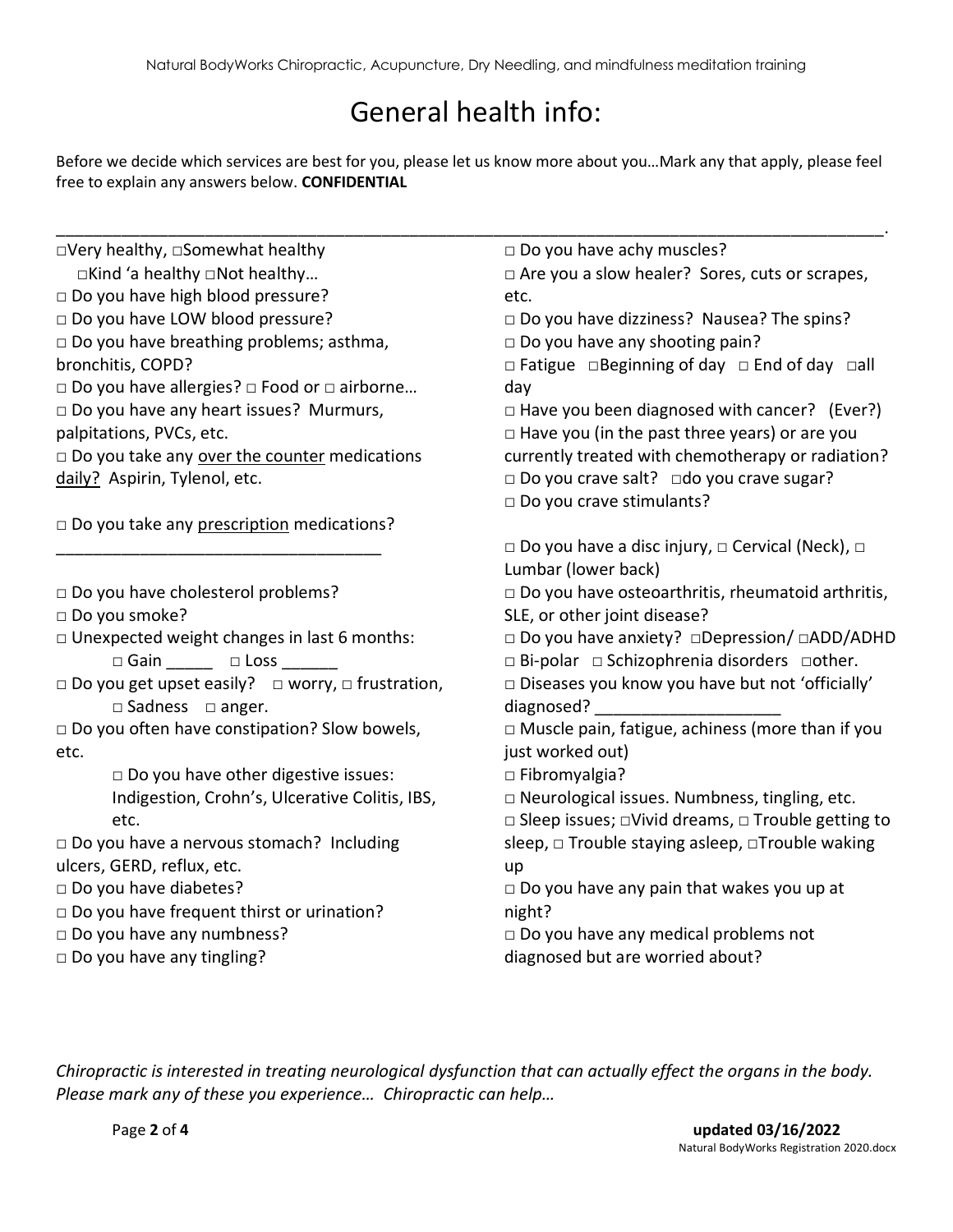Where do you hurt now? (The most, or area you would like to focus on)

| <u> 1989 - Johann John Stoff, deutscher Stoffen und der Stoffen und der Stoffen und der Stoffen und der Stoffen u</u>                                              |  |
|--------------------------------------------------------------------------------------------------------------------------------------------------------------------|--|
|                                                                                                                                                                    |  |
|                                                                                                                                                                    |  |
|                                                                                                                                                                    |  |
|                                                                                                                                                                    |  |
|                                                                                                                                                                    |  |
| On a scale of $1 - 10$ , ten being the worst pain imaginable, what is your pain NOW?<br>What is your pain at night?______ What is your pain when you wake up?_____ |  |

How often do you have pain? ( Circle One) Occasionally, Frequently, Often, Constantly *Feel free to mark where you have pain on the diagram below.* 



Do you have any?

- $\square$  Missing parts (surgeries where something was removed) Please mark where
- □ Extra parts (surgeries with implants) Please mark where
- □ Nuts and bolts or metal plates **please mark where they are.**

A SINGLE VISIT IS NOT INTENDED TO CHANGE YOUR CONDITION DRAMATICALLY. THERE ARE NO MAGIC ADJUSTMENTS OR TECHNIQUES.